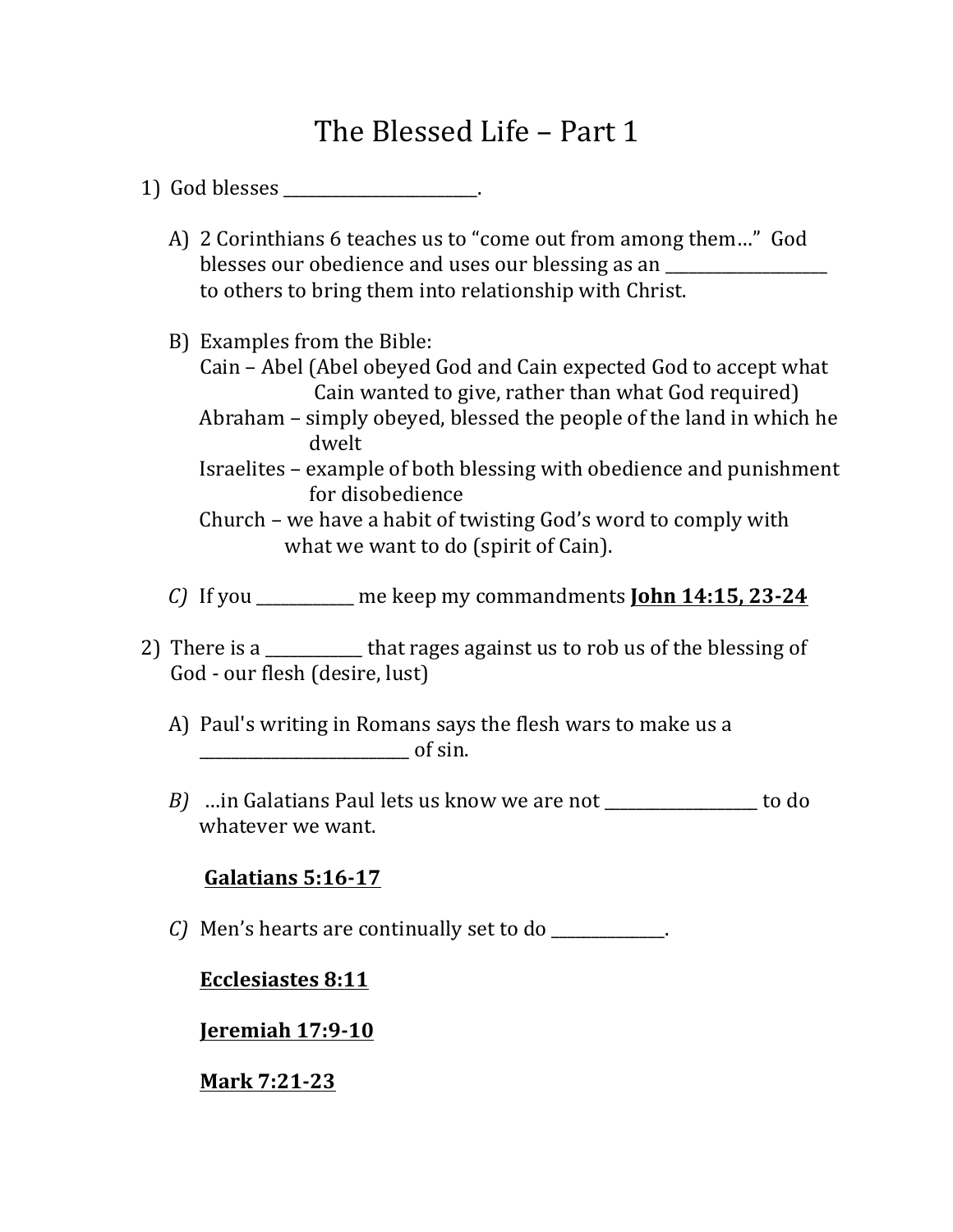*D)* Satan's deception in the garden of Eden was to appeal to man's and to convince man (Eve) to in his own desire rather than what God had said.

# **Genesis 3:1-6**

3) The first step in finding God's blessing is to recognize that which \_\_\_\_\_\_\_\_\_\_\_\_ us of God's blessing and commit to \_\_\_\_\_\_\_\_\_\_\_\_\_\_\_\_\_\_ the desires of our carnal nature.

EXAMPLE OF SHARK SERIAL KILLER: DISCOVERY CHANNEL SAYS THAT SHARK "SERIAL KILLERS" KILL ONLY FOR FOOD WHEREAS HUMAN SERIAL KILLERS KILL FOR PSYCHOLOGICAL REASONS

– I DISAGREE, THEY BOTH KILL DRIVEN BY A COMPELLING APPETITE OR URGE TO DO SO (HUNGER, PLEASURE, PERVERSION, ETC. – THERE IS SOME FORM OF GRATIFICATION) HUMANS ARE EXPECTED TO CONTROL THESE URGES AND HOLD THEM IN CHECK BASED ON A MORAL LAW **(the knowledge of good and evil. Right and wrong)**. ANIMALS ARE NOT HELD TO SUCH A DISTINCTION OR ACCOUNTABILITY.

- A) There is a \_\_\_\_\_\_\_\_\_\_\_\_\_\_\_\_\_\_\_\_\_\_\_ of right and wrong and it is the Word of God.
- *B*) We must learn to \_\_\_\_\_\_\_\_\_\_\_\_\_\_ the Lord. (To obey God's Word we must first \_\_\_\_\_\_\_\_\_\_\_\_\_\_\_\_\_ God's Word)

# **Psalm 119:10-11**

# **Proverbs 3:5-6**

- C) We must recognize our own flesh as our \_\_\_\_\_\_\_\_\_\_\_\_\_\_\_! \*Jesus commanded us to \_\_\_\_\_\_\_\_\_\_\_\_\_\_ our flesh \*Paul commands us to \_\_\_\_\_\_\_\_\_\_\_\_\_\_\_\_\_\_\_ the flesh, to \_\_\_\_\_\_\_\_\_\_\_\_\_\_\_\_ its deeds
- D) Recognize the world is set up to engage your \_\_\_\_\_\_\_\_\_\_\_\_\_\_\_\_\_\_\_\_\_\_\_\_\_\_\_\_\_\_\_\_ ( supreme court decision defines marriage by sexual pleasure/gratification ) videos, movies, TV, video games. They are